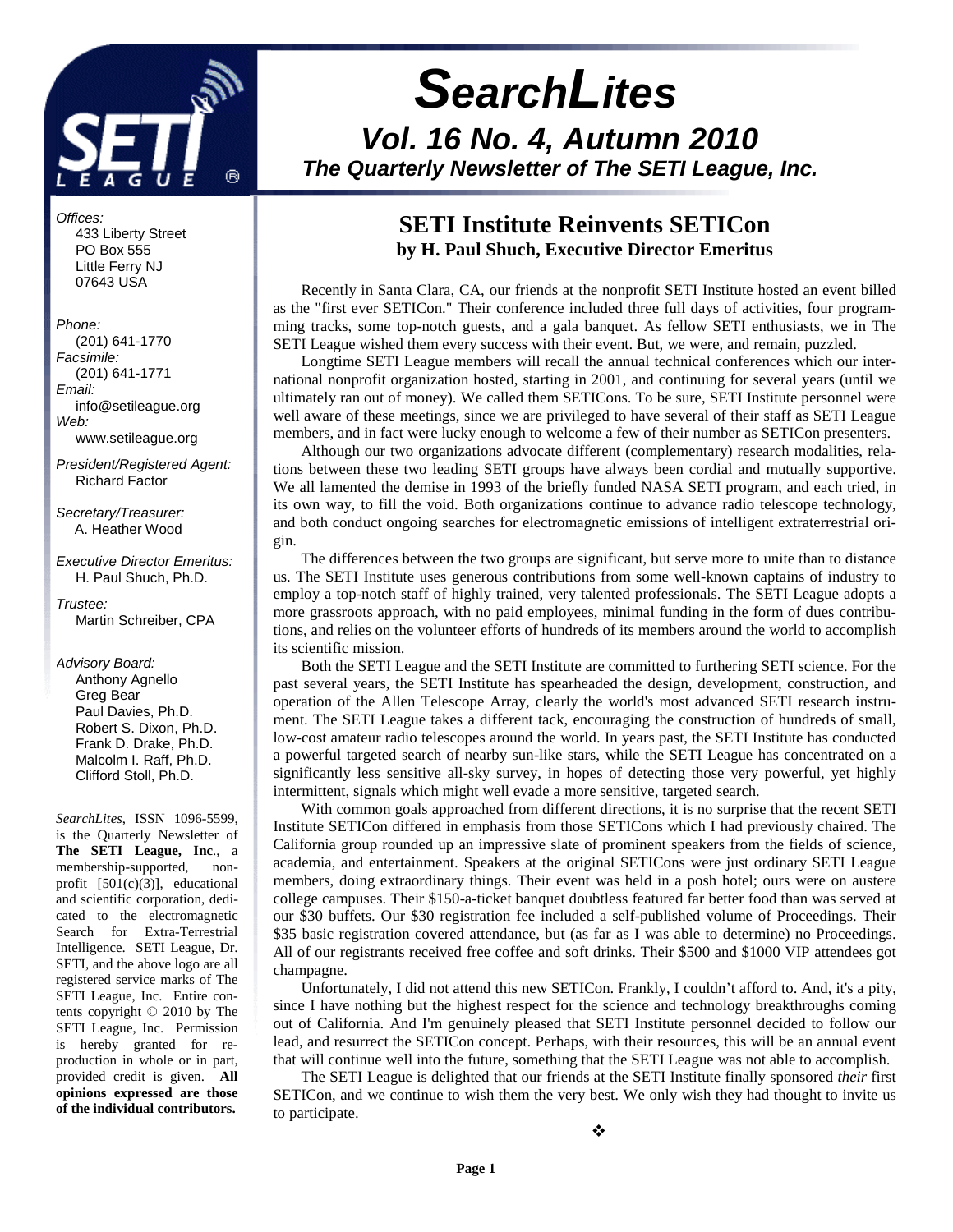# *Guest Editorial*

## **Finding a Benford Beacon by Paul Gilster**  *Centauri Dreams*

It's heartening to see James and Gregory Benford's work on extraterrestrial beacons receiving broader coverage. News features like a recent one in *TIME Magazine* are pushing the Benford brothers' work out to a much larger audience. That's an important step, because right now the view of SETI most likely held by the average person relates to movies like *Contact*, in which huge dishes pointed at particular stars seem to be the way to proceed. The Benfords want to re-write that scenario in a big way.

We'll have to leave as debatable the question about how far away our own television transmissions can be received. James Benford commented not long ago that a civilization of approximately our technological level would not be able to receive broadcast signals as weak as those we've sent out carrying the likes of Milton Berle and *I Love Lucy*. Presumably, a far superior civilization could find those signals, but the question for our SETI search is, what kind of signal is feasible for us to receive today, and where do we look?

I like the notion of applying economics to this issue, which is what the Benfords do in analyzing how costeffective an interstellar transmission strategy would be for the civilization sending it. It turns out that short, powerful bursts sent out now and then are far more reasonable than continuous broadcasts, given the realities of energy usage on the interstellar level. We're a lot less likely to find such 'Benford beacons' if we aren't pointed at just the right place at just the right time. Could the 1970s-era 'Wow' signal have been a Benford beacon, one we lacked the resources to follow up on with sufficient rigor to track down its true nature?

Whatever it was, the 'Wow' signal stands as a reminder that there's a lot we aren't doing. Gregory Benford told *TIME* that adding up all the SETI observing time over the past half century yields only a few months of data. So what would the chances be of finding a sporadic burst given the listening time and strategies involved? All of which gets me to **Project Argus**, an inspiring attempt by the SETI League to enlist the service of amateurs in the cause of broadening SETI's reach. The ambitious goal is to deploy 5,000 small radio telescopes around the globe, providing what the SETI League calls 'the first ever continuous monitoring of the entire sky, in all directions in real time.' From the SETI League:

Traditional research grade radio telescopes (the type which NASA used) can view only a small fraction of the sky at a given time, typically on the order of one part in a million. All-sky coverage with these instruments would thus require a million telescopes, properly aimed. At a cost of perhaps one hundred million US dollars apiece, such a network would exceed the Gross Planetary Product. Fortunately, there is another way.

That other way involves amateurs putting up to a few thousand dollars into an amateur radio telescope capable of the microwave coverage Project Argus demands. What you get with 5,000 small telescopes is full-sky coverage with the ability to pick up microwave radiation from a technologically advanced civilization out to several hundred light years. In a recent post on a mailing list of space professionals, writer David Brin noted that targeted signals like those sent to other stars from the Evpatoria radio telescope in the Crimea would probably not be detectable by an Allen Telescope Array, whereas a Project Argus at full strength would have found them.

Paul Shuch, executive director emeritus of the SETI League, is well aware that Project Argus will have to grow from its current 150 or so installations to the requisite 5000 to be truly operational, but perhaps this is where a philanthropist with a SETI bent could make a difference. In any event, what Project Argus is doing is of so fundamentally different a nature than the SETI Institute's work that it's deserving of our support. A combination of approaches is all to the good, and Project Argus adds a component than in Benford terms is more likely to succeed. Here's Paul Shuch on the matter in a recent SETI League editorial:

Both the SETI League and the SETI Institute are committed to furthering SETI science. For the past several years, the SETI Institute has spearheaded the design, development, construction, and operation of the Allen Telescope Array, clearly the world's most advanced SETI research instrument. The SETI League takes a different tack, encouraging the construction of hundreds of small, low-cost amateur radio telescopes around the world. In years past, the SETI Institute has conducted a powerful targeted search of nearby sunlike stars, while the SETI League has concentrated on a significantly less sensitive all-sky survey, in hopes of detecting those very powerful, yet highly intermittent, signals which might well evade a more sensitive, targeted search.

So on with the Allen Telescope Array, but kudos as well to the hard-working SETI League and its attempt to set up the kind of observational effort that just might detect the next 'Wow' signal. We should also keep in mind the other Benford caveats, that the obvious direction to look is toward the center of the Milky Way, where civilizations around older stars might have a more advanced technology and might have chosen to deploy a beacon along the galaxy's radius. Short, powerful bursts are going to be tricky to catch, so the more eyes and ears on the case, the greater the chances of success. Project Argus is an apt name. The mythical Argus had 100 eyes and could see in all directions at once, perhaps just the ticket for finding another civilization.  $\bullet$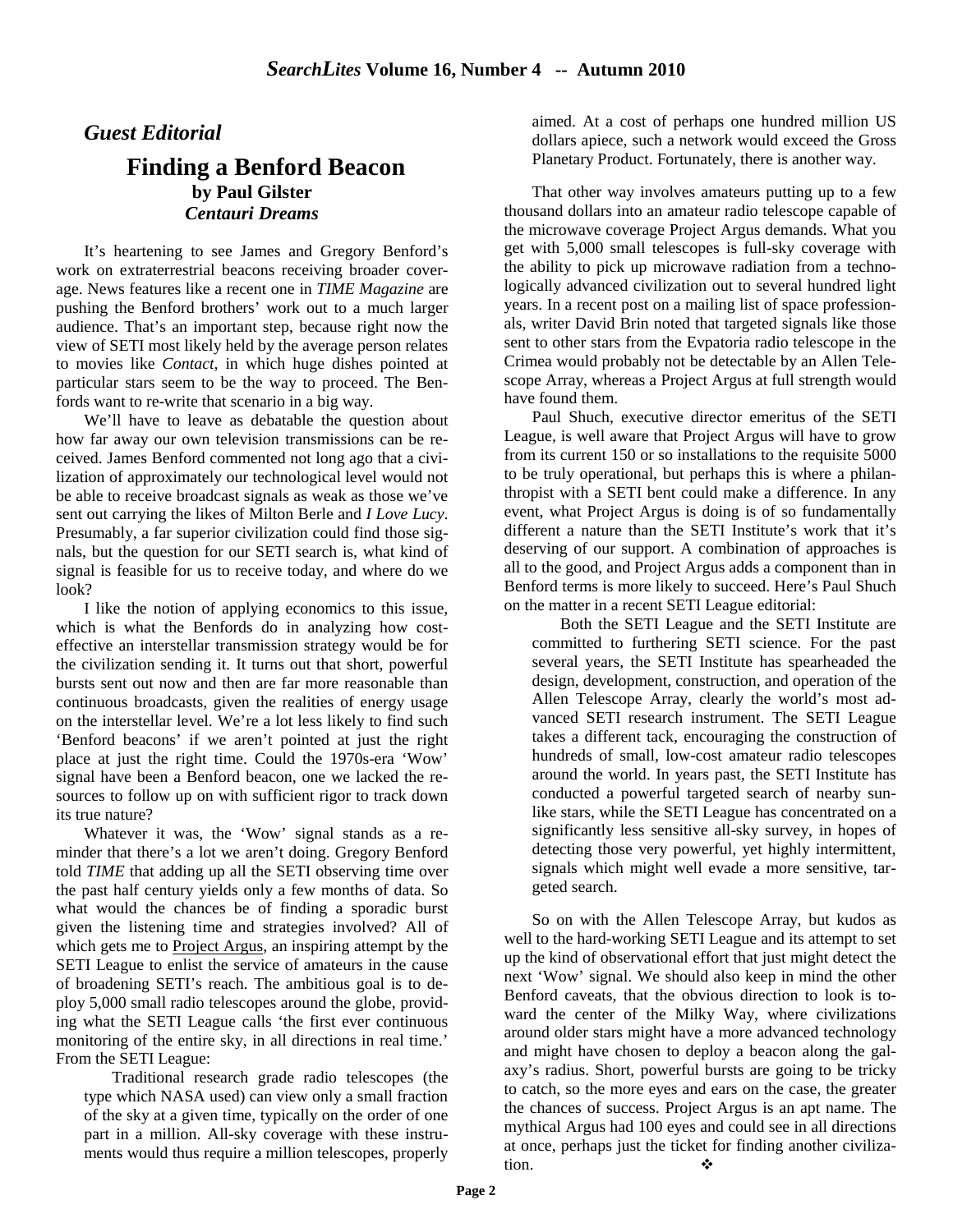# **Event Horizon**

SearchLites readers are apprised of the following conferences and meetings at which SETI-related information will be presented. League members are invited to check our World Wide Web site (www.setileague.org) under *Event Horizon*, or email to us at info@setileague.org, to obtain further details. Members are also encouraged to send in information about upcoming events of which we may be unaware.

**September 2 - 6, 2010**: *Aussiecon 4*, 68th World Science Fiction Convention, Melbourne Australia.

**September 25, 2010**: *Mid-Atlantic States VHF Conference*, Montgomeryville PA.

**September 27 - October 1, 2010**: *61st International Astronautical Congress*, Prague, Czech Republic.

**October 4 - 8, 2010**: *Second IAA Symposium on Searching for Life Signatures*, Milton Keynes, UK.

**October 8 - 10, 2010**: *AMSAT Space Symposium*, Elk Grove, IL.

**November 17 - 18, 2010**: *IAA 50th Anniversary Celebration*, Washington, DC.

**November 19 - 21, 2010**: Philcon 2010, Cherry Hill, NJ.

**April 11 - 15, 2011**: 18th IAA Humans in Space Symposium, Houston, TX.

**April 16, 2011, 0000 UTC - 2359 UTC**: Twelfth annual SETI League Ham Radio QSO Party: 3.551, 7.0309, 7.2039, 14.084, 14.204, 21.306, and 28.408 MHz.

**April 17 - 22, 2011**: Third International Conference on Advances in Satellite and Space Communications, Budapest, Hungary.

**April 24, 2011**: Seventeenth SETI League Annual Membership Meeting, Little Ferry NJ.

**Late June, 2011 (date to be announced)**: *Third IAA Symposium on Searching for Life Signatures*, St. Petersburg, Russia. **August 17 - 21, 2011**: Renovation 69th World Science Fiction Convention, Reno NV.

**October 3 - 7, 2011**: *62nd International Astronautical Congress*, Cape Town, South Africa.

**April 21, 2012, 0000 UTC - 2359 UTC**: Thirteenth annual SETI League Ham Radio QSO Party: 3.551, 7.0309, 7.2039, 14.084, 14.204, 21.306, and 28.408 MHz.

**April 22, 2012**: Eighteenth SETI League Annual Membership Meeting, Little Ferry NJ.

**September 2012 (dates TBA)**: *Sixth International Congress for Radio Astronomy* , Medicina, Italy.

**October, 2012 (dates TBA)**: *63rd International Astronautical Congress*, Naples, Italy.

**April 20, 2013, 0000 UTC - 2359 UTC**: Fourteenth annual SETI League Ham Radio QSO Party: 3.551, 7.0309, 7.2039, 14.084, 14.204, 21.306, and 28.408 MHz.

**April 21, 2013**: Nineteenth SETI League Annual Membership Meeting, Little Ferry NJ.

**April 19, 2014, 0000 UTC - 2359 UTC**: Fourteenth annual SETI League Ham Radio QSO Party: 3.551, 7.0309, 7.2039, 14.084, 14.204, 21.306, and 28.408 MHz.

**April 20, 2014**: Twentieth SETI League Annual Membership Meeting, Little Ferry NJ. ❖

# **The Enduring Legacy of the Voyagers by Larry Klaes**

In the first decade of the Space Age, humanity had succeeded in sending a handful of robotic space probes to Earth's two nearest planetary neighbors, Venus and Mars. The voyages of these mechanical vessels, which only took a matter of months, were brief in their visits to these alien worlds. Nevertheless, these new kinds of explorers gave scientists their first knowledge of the true natures of these places after centuries of speculation.

Much farther beyond, where the Sun is eventually reduced in appearance to just a very bright star, is the realm of the outer gas giant worlds. These planets are many times larger than all of the inner terrestrial globes put together and lack solid surfaces in the same sense as our Earth and its celestial brethren. The Jovian planets also keep in their mighty gravitational grips collections of moons and rings of debris that would qualify them as whole solar systems in their own right.

But for humanity in the early days of space exploration, these alien places were very far away and full of unknowns, including whether a fast-moving spacecraft could navigate the natural boundary between the terrestrial and Jovian realms known popularly as the Asteroid Belt without being smashed to pieces by potentially deadly dust and meteoroids. In addition, a spacecraft of that era would take decades to reach all the outer worlds; such vessels were still on the proverbial drawing boards, while most of the actual probes which did reach the nearest worlds in functioning order often did so with a lot of luck and engineering skill.

In that same time, when the two main players of the Space Age were preparing to see who could place the first humans on the lunar surface, it was determined that the outer planets would align in such a way in their solar orbits in the late 1970s that they could be reconnoitered by a quartet of nuclearpowered space probes flying past each world in just one decade. The plan and the mission were appropriately named the Grand Tour.

Early on the project was threatened with termination, not by some hazard in space but by budgetary problems on Earth. To stay alive in NASA, the Grand Tour was scaled back to explore just the two nearest gas giants, Jupiter and Saturn. The vessel numbers were reduced from four to two: The remaining probes were christened Mariner 11 and 12, following in the line of American space probes that had opened the way to understanding the inner Solar System. By the time the vessels that remained from the initial outer worlds exploration plan were ready to be launched into the heavens in the late summer of 1977, there were a number of further significant changes to the mission.

Up front, the twin spacecraft had their names changed from Mariner 11 and 12 to Voyager 1 and 2. This was done both to reflect their expanded designs and goals beyond what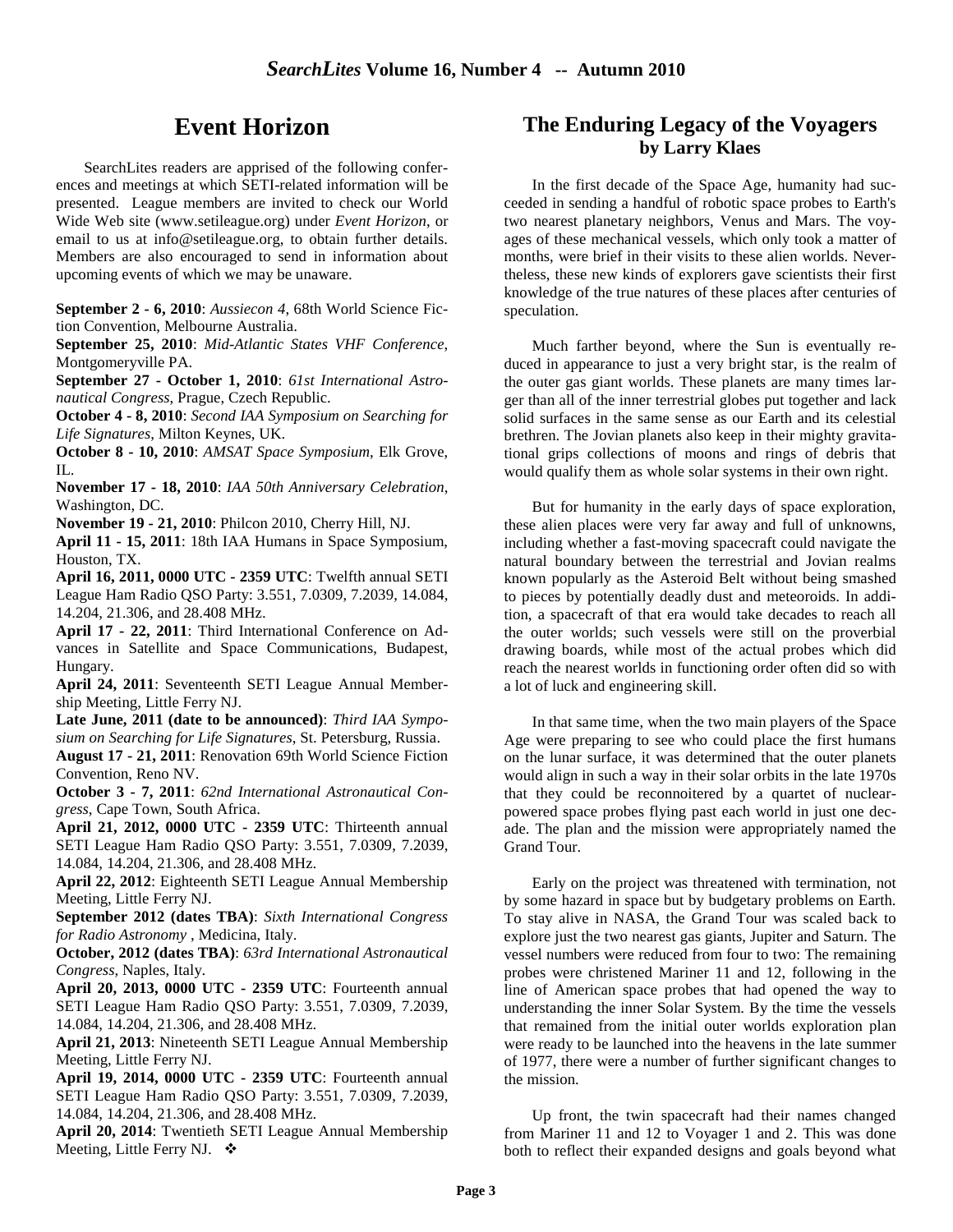the earlier Mariners had accomplished and to make the probes and their missions more exciting to the public. The Voyager team also hoped that, though the craft were still officially meant to explore just Jupiter and Saturn, they would be strong and adaptable enough to complete most of the original Grand Tour plan by reaching Uranus and Neptune just over one decade hence.

Finally, just months before the two Voyagers would leave Cape Canaveral in Florida aboard separate powerful Titan 3E/Centaur rockets, a small group of far-seeing individuals convinced NASA to place a sampling of sights and sounds of our world and our species engraved onto two golden records which were subsequently attached to the sides of the Voyagers. These discs would accompany the probes past the outer worlds into the wider realm of the Milky Way galaxy. These artifacts would serve as a long-lasting record and tribute to the beings who built and launched these early interstellar wanderers and as a greeting for either their distant children or other intelligences that may move among the stars.

With their missions spanning the second decade of the Space Age, the two Voyagers truly revolutionized our understanding of the outer Solar System, in spite of the fact that they were not the first vessels from Earth to explore that region of our celestial neighborhood. That honor went to Pioneer 10 and 11, which flew past Jupiter in 1973 and 1974, respectively, with Pioneer 11 going on to flyby Saturn in 1979. The Pioneer probes then headed off into interstellar space carrying golden plaques engraved with basic information about humans, our Solar System, and our place in the galaxy. Nevertheless, the improved technologies aboard the Voyagers allowed scientists to surpass what was seen and found at and about those enormous globes by either the Pioneers or Earth-bound astronomers of the era.

At their first destination, Jupiter, the Voyagers revealed the incredibly complex patterns of the planet's cloud patterns, including the Great Red Spot, which was confirmed to be a hurricane system three times the size of Earth that has been churning in the Jovian atmosphere for at least four centuries. Amazing as this was, what captured even more attention from the scientists, media, and public alike were the four large Galilean moons that circled Jupiter, collectively named after the Italian astronomer who discovered them in 1610. These moons were truly worlds in their own right and not the relatively sedate places initially thought to be.

The innermost of the Galilean moons, named Io, turned out to have highly active volcanoes spewing molten sulfur all over its surface and far into space. Alien volcanoes had been seen before, on the planet Mars, but Io's were anything but extinct, to say nothing of being almost completely unexpected before the Voyagers came on the scene in 1979. The next moon nearest to Io, called Europa, was a contrast: The moon's surface was icy and smooth, populated by long dark lines across its face, with only a few impact craters large enough to be visible to Voyagers' cameras. But underneath Europa's covering of ice appeared to be a different story: A global ocean of briny liquid water perhaps sixty miles deep with twice the volume of all the water on Earth! Though certainly not visible to the instruments of its mechanical discoverers, serious speculations on the possibility for living creatures and what

forms they might take in the distant waters of Europa wasted little time in appearing.

Thanks to the Voyagers, worlds that were once hardly even considered as abodes of geological activity and life were now seen as even better prospects for living organisms than the traditional worlds in those categories. Voyagers' discoveries at Jupiter, perhaps more than any other place the probes would fly past on their journeys out of the Solar System, truly changed humanity's perspectives on the alien realms inhabiting the outer reaches of our celestial neighborhood. Witnessing the truly dynamic nature of our Solar System through the Voyagers also enriched and expanded our thinking about worlds and beings around other suns, made all the more plausible by the discoveries of extrasolar planets in the years since the primary Voyager missions, of which most of those found so far appear to be similar to Jovian worlds.

Thirty-three years after leaving Earth and twenty-one years after Voyager 2 had flown past the last of the gas giant planets, Neptune, both Voyagers continue to function and return priceless data on regions of the outer Solar System where no human-made spacecraft has ever been before. This area, known as the heliosphere, is considered part of the cosmic boundary between our Solar System and where true interstellar space lies. Perhaps before they expire around 2025, one or maybe both of the Voyagers will last long enough to perform one more scientific mark by revealing the constituents of deep space beyond the influence of our Sun.

The very fact that the Voyagers would be propelled into the Milky Way galaxy by their interactions with the giant planets of the outer Solar System is what inspired the late Cornell astronomer and science popularizer Carl Sagan and others to create what has become known as the Voyager Interstellar Records. While he and others knew the odds of the Voyagers ever being found by other intelligences were small, the fact that the probes would be only our third and fourth artifacts sent to the stars compelled Sagan and his companions to utilize this opportunity to preserve something of ourselves where it could last far longer than anywhere on Earth, perhaps one billion years or more.

Most importantly, while the Voyagers were built and launched by the United States of America, the golden records were designed to represent as much of our whole human species and the rest of life on Earth as possible in images, words, sounds, and music. Scanning through the contents of the records, which can be done from this Web site: http://goldenrecord.org one gets a definite sense of our being one species on just one world among hundreds of billions of stars in a vast Universe composed of billions of galaxies. To quote Carl Sagan in the Epilogue of the 1978 book on the Voyager Interstellar Record titled Murmurs of Earth: "But one thing would be clear about us: No one sends a message on such a journey, to other worlds and beings, without a positive passion for the future. For all the possible vagaries of the message, they could be sure that we were a species endowed with hope and perseverance, at least a little intelligence, substantial generosity and a palpable zest to make contact with the cosmos."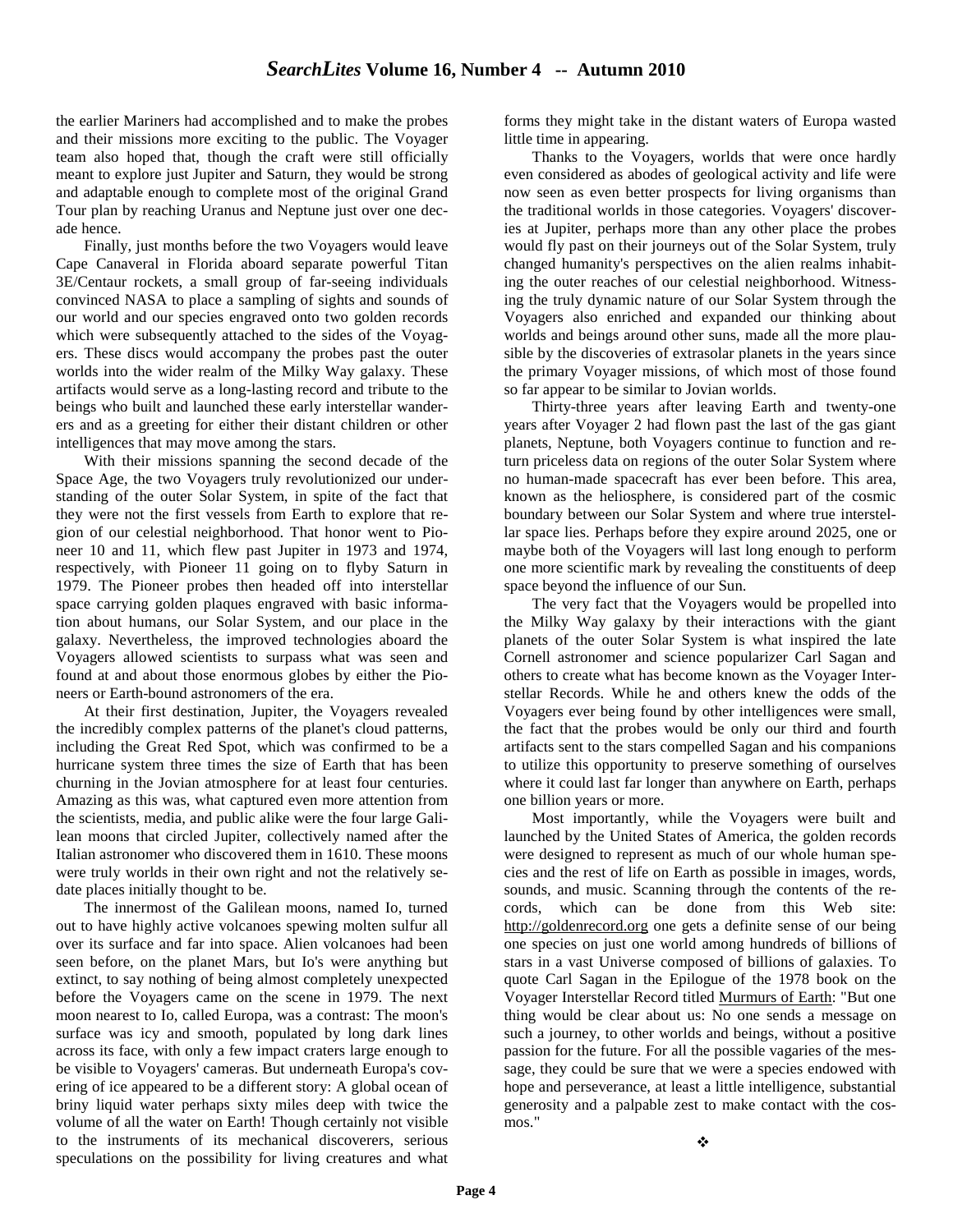# **Pioneer Plaque Immortality by Nick Sagan**

A BBC reporter recently interviewed me for a program they're doing about the Pioneer Plaque, which provided me the happy opportunity to reflect on my mom and how her art might be remembered:



I'm thrilled, quite honestly. To know that your mother's artwork is out there perpetually voyaging, just waiting for a prospective extraterrestrial to come along and discover it is a surreal but strangely satisfying feeling. Long after you and I are gone, that iconic man and woman will still be around with hand raised in greeting. It's a fantastic kind of immortality. For my mom, specifically, in the sense that her art will live on long after her, but also for the human race as a whole.

Whatever foolishness we may do, there is a record of us. A representation. Who we are, what we look like, where we come from. It's possible that the Pioneer Plaque will some disastrous day become one of the few relics of our now mighty civilization, but hopefully years from now when we're still going strong, our descendants will look fondly back at space missions like Pioneer and Voyager and appreciate them for carrying humanity's optimism.

The Plaque says a lot about us, not only to potential aliens, but to ourselves - it lives on as a commemoration of what drives us to reach out to others, a commemoration of our hope of encountering life beyond the confines of our beautiful blue-green world as we take our first fledgling steps into the vast cosmic dark.

**Note:** Reproduced by permission from the Nick Sagan Online blog, at

http://nicksagan.blogs.com/nick\_sagan\_online/.  $\triangleleft$ 

## *Guest Editorial*

### **Greenpeace, Which Side Are You On? by Adriano V. Autino President, Space Renaissance Initiative**

We in the Space Renaissance Initiative, a quickly growing international association, believe that technology, particularly space-based technology, is the key to the survival of human civilization and all life on Earth. We are horrified and crestfallen by the long and continuous series of crimes committed by the oil industry against the sea, the primary source of life on our mother planet. The April 2010 oil platform disaster in the Gulf of Mexico is just the latest, incredible, absurd, terrorist attempt against one of the most beautiful and rich sea environments of Earth.

Greenpeace, for the last 40 years, you have been the champion of environmentalism and the defender of nature. And, we would like to see you step up your efforts:

• We want to see the Rainbow Warrior protest the BP ships that currently troll the Gulf of Mexico, scouring it of its oil.

• We want to see Greenpeace at our side, pursuing public lobbying for the advent of Space Based Solar Power in order to finally emancipate ourselves from the slavery of oil--the very worst polluting source of energy, which is also responsible for hundreds of horrible crimes against the sea.

Greenpeace, come and join the Space Renaissance. It's the best chance of survival and civil progress for humanity...and the only chance to relieve this planet from the burden of our development.

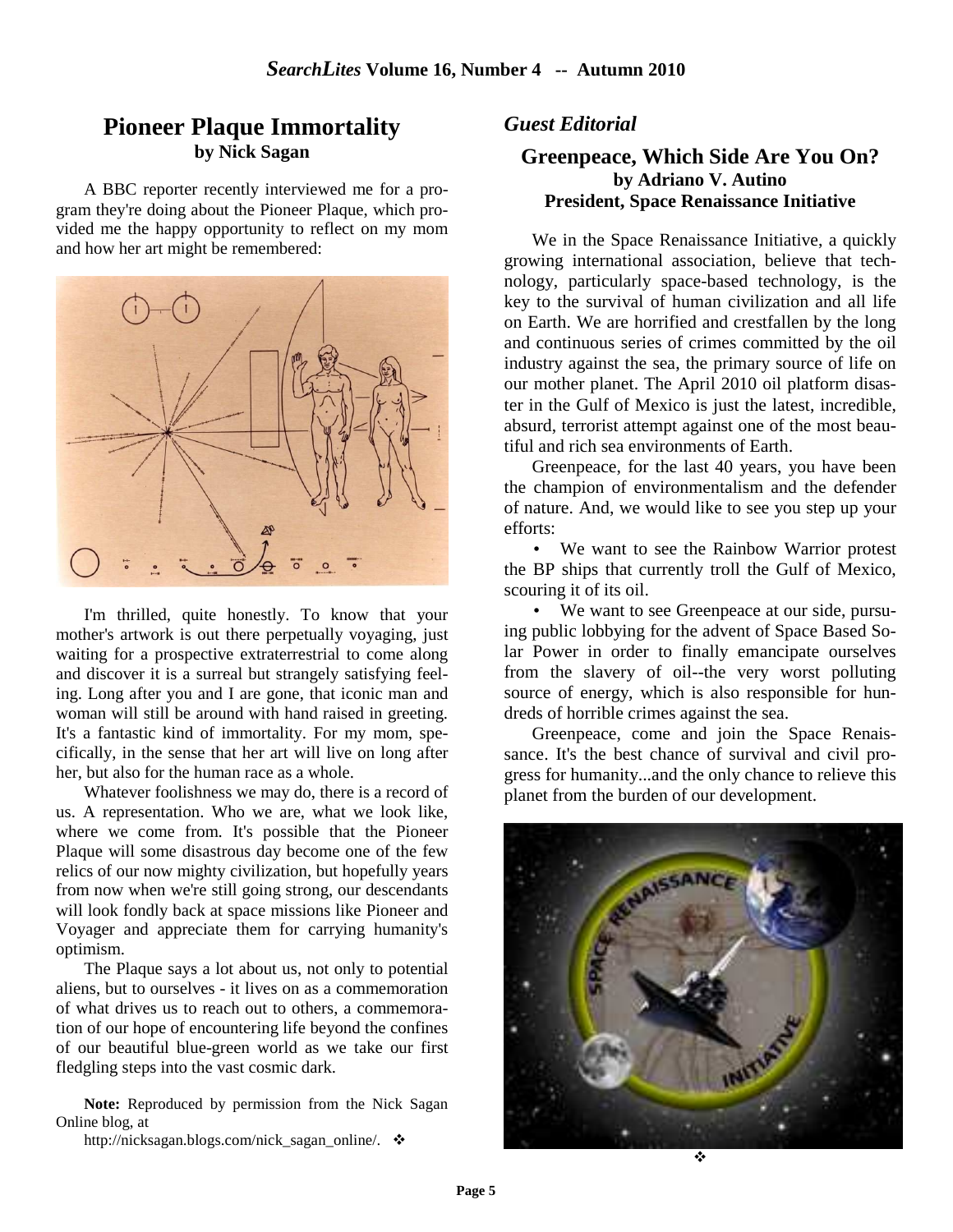# *Book Preview:* **Searching for Extraterrestrial Intelligence**  *SETI Past, Present, and Future*  **Edited by H. Paul Shuch**



Series: The Frontiers Collection Publisher: Springer Verlag, Heidelberg Jointly published with Praxis Publishing, UK 1st Edition., 2010, 320 p. 10 illus., Hardcover ISBN: 978-3-642-13195-0 Not yet published. Available: November 2010 approx. \$79.95

- Brings together seminal papers on SETI (search for extraterrestrial intelligence) science, each authored by the pre-eminent authority on the topic
- Reviews the technical aspects of this highly interdisciplinary intellectual pursuit
- Covers the past, present and future of SETI science
- Demonstrates why new scientific knowledge coupled with emerging technologies promise a positive result within the next half-century

This book is a collection of essays written by the very scientists and engineers who have led, and continue to lead, the scientific quest known as SETI, the search for extraterrestrial intelligence. Divided into three parts, the first section, 'The Spirit of SETI Past', written by the surviving pioneers of this then emerging discipline, reviews the major projects undertaken during the first 50 years of SETI science and the results of that research.

In the second section, 'The Spirit of SETI Present', the present-day science and technology is discussed in detail, providing the technical background to contemporary SETI instruments, experiments, and analytical techniques, including the processing of the received signals to extract potential alien communications.

In the third and final section, 'The Spirit of SETI Future', the book looks ahead to the possible directions that SETI will take in the next 50 years, addressing such important topics as interstellar message construction, the risks and assumptions of interstellar communications, when we might make contact, what aliens might look like and what is likely to happen in the aftermath of such a contact.

#### **Content Level »** Popular/general

**Keywords »** Astrobiology - Interstellar Messages - Radio Astronomy - SETI anniversary - SETI essays - Search for Extraterrestrial Intelligence - Search for Extraterrestrials - Search for Life in Space - Space Exploration

#### **About the Editor:**

Dr. H. Paul Shuch is Executive Director Emeritus of the SETI League, an international educational and scientific non-profit corporation involved in and promoting all aspects of SETI research. He designed and served as principal investigator for the Project Argus all-sky survey, he is Principal Investigator for the Invitation to ETI initiative and he is best known for having developed and produced the world's first commercial home satellite TV receiver.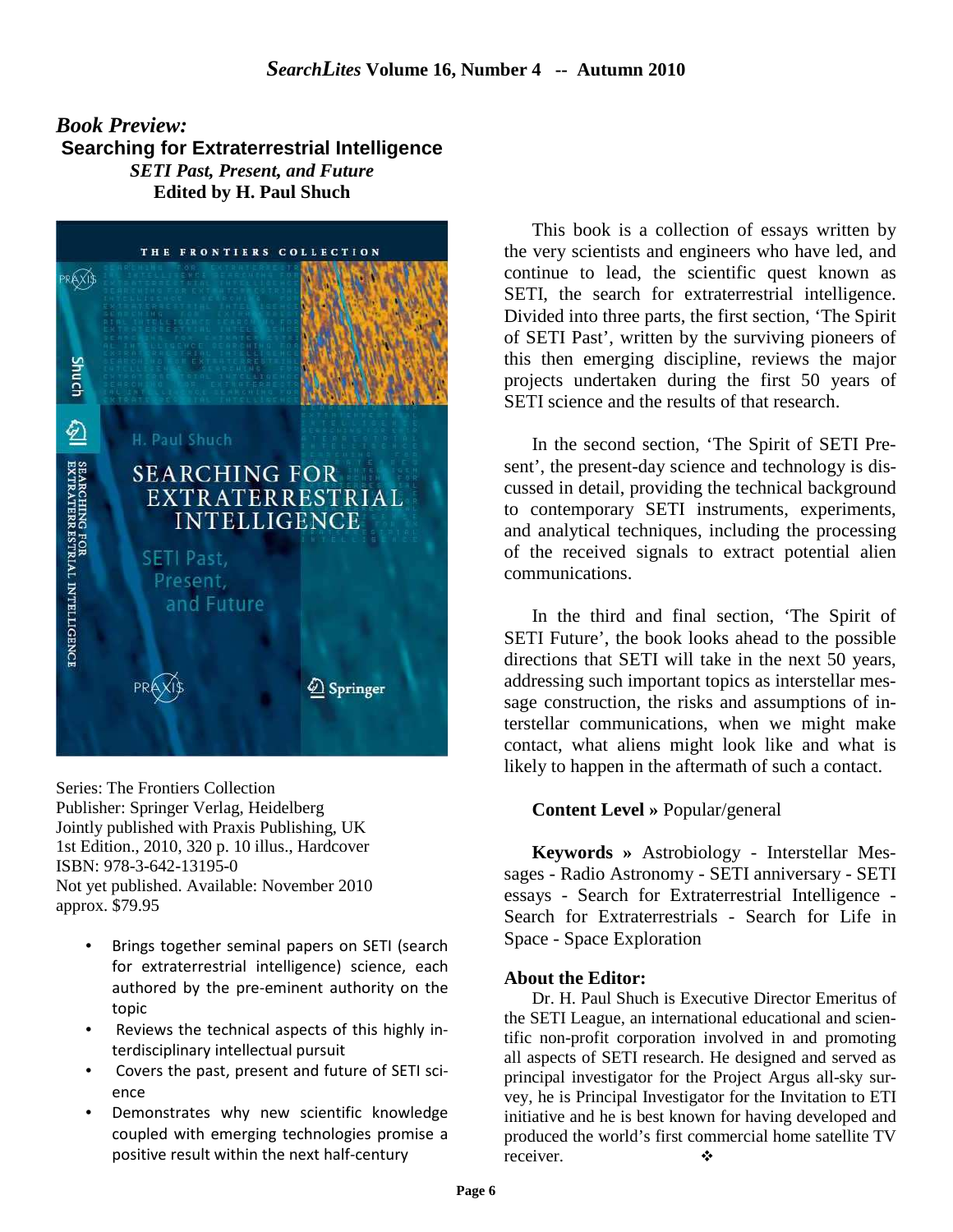# **Exoplanet–Lithium Link Debated by Douglas Pierce-Price and Patrick Baumann Max Planck Institute for Astrophysics European Southern Observatory**

In a recently published result, astronomers have used several telescopes, including ESO's 3.6-metre telescope at La Silla, to measure the properties of 117 Sun-like stars, of which 14 are known to host exoplanets. They measured the amount of the chemical element lithium in the stars, along with other stellar parameters. The researchers have found that the level of lithium in the stars studied decreases with the age of the star, and furthermore that the lithium levels do not behave differently in stars with known planets.

Relatively low levels of lithium are found in our Sun, compared to other Sun-like stars, and there has been much debate about the reason for the difference. One possible explanation is that the presence of planets, as found in our Solar System, may be linked with reduced levels of lithium in the host star. Such a link was indicated in research also done with ESO's 3.6-metre telescope and its HARPS spectrograph, which was published in 2009 .The new result indicates a contradiction with the earlier paper, and argues that the Sun's lithium content is as expected when one takes its age into consideration. This is a good example of the process of scientific research: new results may build on, and in some cases contradict, earlier studies. Scientific research, which takes place at the edge of our knowledge about the Universe, is, by its very nature, a difficult, incremental process.

The research is ongoing with several teams trying to decode the lithium mystery in Sun-like stars. For example, it is thought that the rotation of a star may also affect the level of lithium observed, and that the presence of planets may affect a star's rotation. Therefore, our understanding of possible links between lithium levels and the age of a star or the presence of planets will develop as more observations are obtained. One thing is certain: we can expect further debate in this exciting field.

÷

# *Guest Editorial*

# **Alien Invasion: Why Stephen Hawking is Wrong by Paul Davies**

When British cosmologist Stephen Hawking warned against contact with extraterrestrials in a new Discovery Channel documentary, he was repeating a well-worn argument. "If aliens ever visit us, I think the outcome would be much as when Christopher Columbus first landed in America, which didn't turn out very well for the Native Americans."

But Hawking's reasoning is flawed on a number of counts. First, we can ask why the aliens would come here with guns blazing. What could they possibly want? Hawking suggests that Earth's resources might be a reason. "I imagine they might exist in massive ships, having used up all the resources from their home planet. Such advanced aliens would perhaps become nomads, looking to conquer and colonize whatever planets they can reach."

It is a chilling image, reinforced by science fiction stories from *War of the Worlds* to *Independence Day*, but the argument doesn't really wash. A super-civilization capable of making starships would certainly have the means to observe Earth in detail from many light years away, and they would have known all about our planet's resources for as long as they had possessed advanced technology.

Here we hit another common misconception. Earth is about 4.5 billion years old, and there were stars and planets around long before the solar system even existed. Assuming intelligent life is likely, as Hawking suggests, then some alien communities would have emerged a very long time in the past. If resources are the motivating factor, then at least one group of aliens would surely have spotted Earth as a desirable destination millions of years ago, and come here when they could have had the planet for the asking, without pesky humans to complicate the takeover.

Another problem with Hawking's picture is the sheer distances involved. The galaxy is huge by human standards. The nearest star is over four light years away - about 25 trillion miles. Within the scientific community, even the optimists believe the nearest civilization could well be hundreds of light years away. Because nothing can travel faster than light, the Hollywood image of aliens plying the vast interstellar voids in star fleets is absurd. It's far more likely that alien civilizations would limit contact to radio communication rather than engage in the sort of close encounters favored by movie makers.

But suppose by some fluke aliens did come to visit Earth in the near future, then comparisons with Columbus are in any case wide of the mark, and reflect the rampant anthropocentrism that pervades much speculation about alien life. Just because we go around wiping out our competitors doesn't mean aliens would do the same. A civilization that has endured for millions of years would have overcome any aggressive tendencies, and may well have genetically engineered its species for harmonious living. Any truly bellicose alien species would either have wiped itself out long ago, or already taken over the galaxy.

By comparison, humans would quite likely be considered dangerous warmongers, posing a possible menace to our galactic neighbors in centuries to come. If so, then ET may act to eliminate the threat if we didn't mend our violent ways. Ironically, the greatest danger from an alien encounter may be ourselves.

**Disclaimer:** The opinions expressed in guest editorials are those of the individual authors, and do not necessarily reflect the position of The SETI League, Inc., its Trustees, officers, Advisory Board, members, donors, or commercial sponsors.